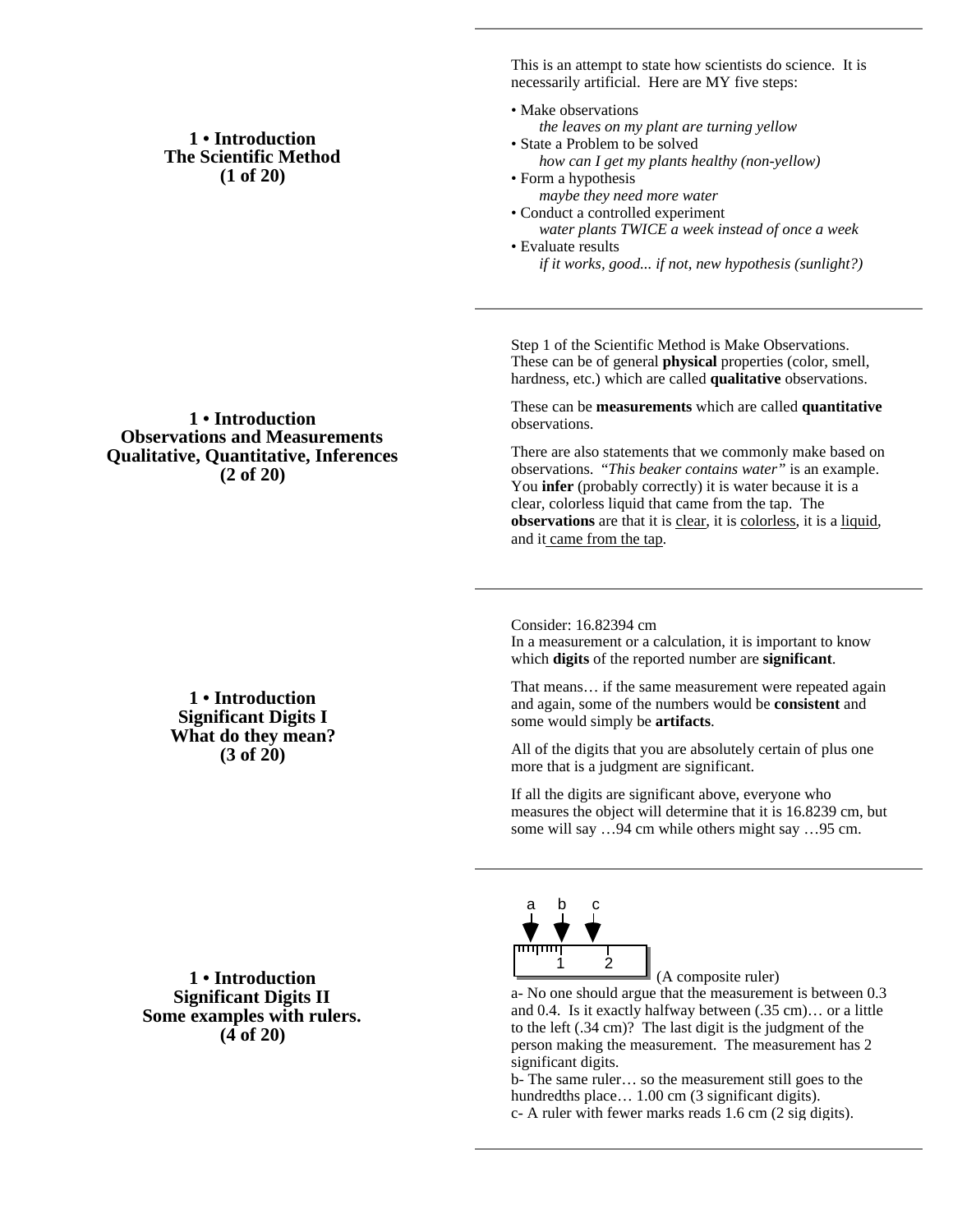### **1 • Introduction Significant Digits III Rules for Recognizing Sig. Digits (5 of 20)**

### **1 • Introduction Scientific Notation Useful for showing Significant Digits (6 of 20)**

## **1 • Introduction Significant Digits IV Significant Digits in Calculations (7 of 20)**

**1 • Introduction Accuracy vs. Precision (8 of 20)**

In a number written with the correct number of sig. digits... • All non-zero digits are significant. 523 grams (3)

- 0's in the MIDDLE of a number are ALWAYS significant. 5082 meters (4)  $0.002008 \text{ L} (4)$
- 0's in the FRONT of a number are NEVER significant. 0.00000751 m (3)
- 0's at the END of a number are SOMETIMES significant. • Decimal point is PRESENT, 0's ARE significant 2.000 Liters (4) 0.000 500 grams (3)
	- Decimal point is ABSENT, 0's are NOT significant 2000 Liters (1) 550 m (2)

NOTE: textbook values are assumed to have all sig. digits

Scientific notation uses a number between 1 and 9.99 x 10 to some power. It's use stems from the use of slide rules.

Know how to put numbers into scientific notation:  $5392 = 5.392 \times 10^3$  0.000328 = 3.28 x 10<sup>-4</sup>  $1.03 = 1.03$   $550 = 5.5 \times 10^2$ 

Some 0's in numbers are placeholders and are not a significant part of the measurement so they disappear when written in sci. notation. Ex: 0.000328 above. In scientific notation, only the three sig. digits (3.28) are written.

Scientific Notation can be used to show more sig. digits. Values like 550 ( 2 sig. digits) can be written 5.50 x  $10^2$  (3)

When you perform a calculation using measurements, often the calculator gives you an incorrect number of significant digits. Here are the rules to follow to report your answers:

**x** and  $\div$ : The answer has the same # of sig. digits as the number in the problem with the least number of sig. digits. example: 3.7 cm x 8.1 cm = 29.97 30. cm<sup>2</sup> (2 sig. digits)

**+ and –**: The last sig. digit in the answer is the largest uncertain digit in the values used in the problem. example:  $3.7 \text{ cm} + 8.1 \text{ cm} = 11.8 \text{ cm}$  (3 sig. digits)

Know **how** to **ilustrate why** these rules work.

**Accuracy** refers to how close a measurement is to some **accepted** or **true** value (a **standard**).

**Ex:** an experimental value of the density of Al<sup>o</sup> is 2.69 g/mL. The accepted value is 2.70 g/mL. Your value is accurate to within 0.37%

**% error** is used to express accuracy.

**Precision** refers to the **reliability**, **repeatability**, or **consistency** of a measurement.

**Ex:** A value of 2.69 g/mL means that if you repeat the measurement, you will get values that agree to the tenths place (2.68, 2.70, 2.71, etc.)

**± and sig. digits** are used to express precision.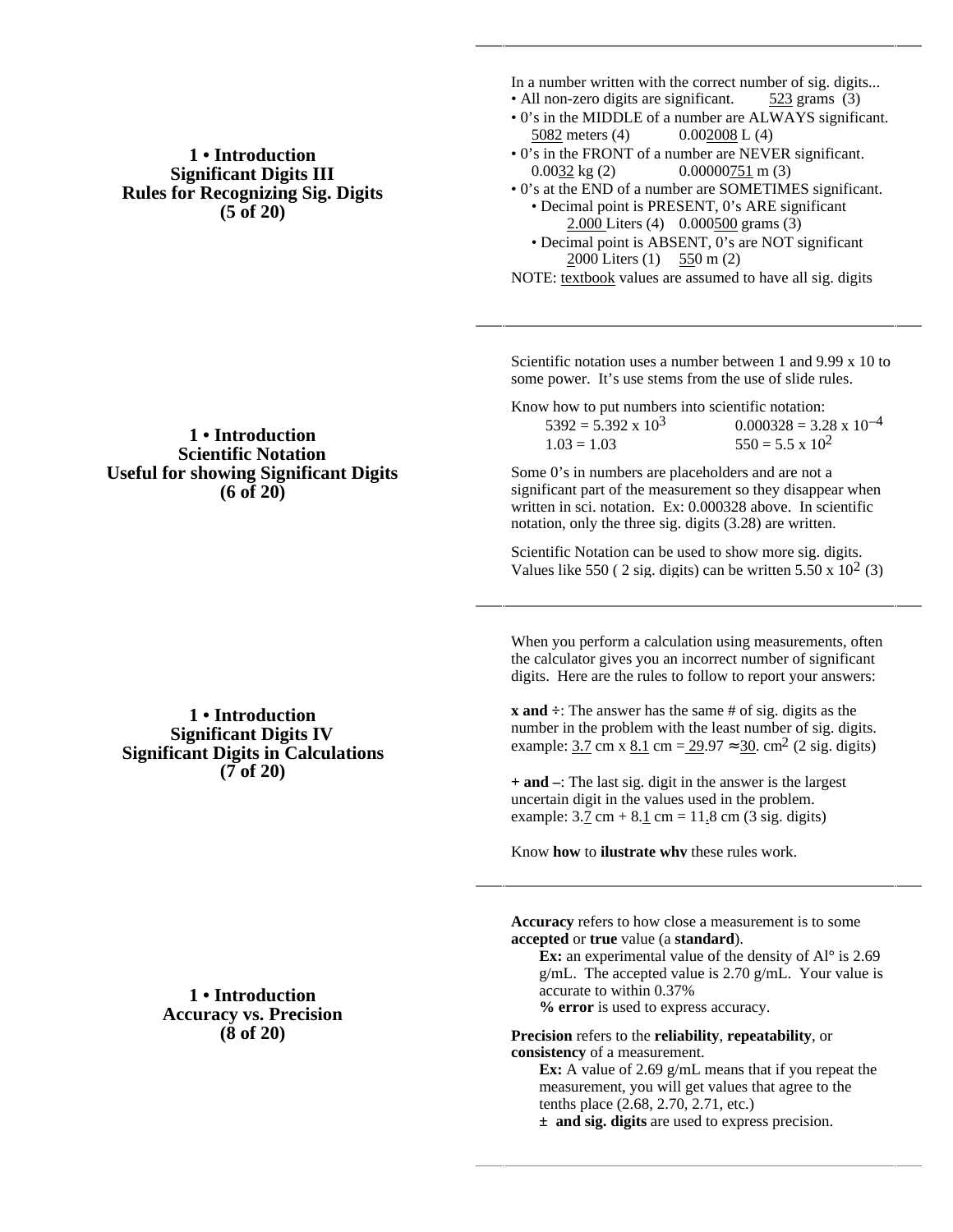**1 • Introduction Metric System (9 of 20)**

**1 • Introduction % and ppm (10 of 20)**

**(11 of 20)**

**1 • Introduction Unit Analysis Converting between English and Metric Units**

> **1 • Introduction Temperature Scales (12 of 20)**

We generally use three types of measurements: volume Liters (mL) length meters (km, cm and mm) mass grams (kg and mg)

We commonly use the prefixes:

centi- $\frac{1}{100}$ th milli- $\frac{1/1000}$ <br>kilo- $\frac{1000}$ 1000

Occasionally you will encounter micro $(\mu)$ , nano, pico, mega, and giga. You should know where to find these in chapter 1. Know that 2.54 cm = 1 inch and 2.20 lb = 1 kg

**Percentage** is a mathematical tool to help compare values. Two fractions, 3/17 and 5/31 are difficult to compare: If we set up ratios so we can have a common denominator:

| 3 x 17.65                                          |  |                  | x 16.13 |
|----------------------------------------------------|--|------------------|---------|
| $17 - 100 - 100$                                   |  | $31 - 100 - 100$ |         |
| so we can see that $\frac{3}{17} > \frac{5}{31}$ . |  |                  |         |

There are 17.65 **parts per 100** (Latin: parts *per centum*) or 17.65 **percent** (17.65 %)… the **%** is a **"1 0 0"**

**ppm** (parts per million) is the same idea, (use 1,000,000 instead of 100)  $\frac{3}{17} = \frac{x}{1,000,000} = 176,470$  ppm

Consider the metric/English math fact:  $2.54 \text{ cm} = 1$  inch This can be used as the "conversion factor":

> 2.54 cm 1 inch 1 inch 2.54 cm

You can convert 25.5 inches to cm in the following way: Given: 25.5 in

Desired: ? cm 25.5 in x  $\frac{2.54 \text{ cm}}{1 \text{ in}}$  = 64.77 cm 64.8 cm

This is the required way to show your work. You have **two** jobs in this class, to be able to **perform** the conversions and to be able to **prove** that you know why the answer is correct.

The important idea is that temperature is **really a measure of something**, the average **motion** (**kinetic energy**, **KE**) of the molecules.

Does **0°C** really mean **0 KE**? **nope**... it simply means the freezing point of water, a **convenient** standard.

We have to cool things down to  $-273.15^{\circ}$ C before we reach 0 KE. This is called 0 Kelvin (0 K, note: NO ° symbol.)

For phenomena that are proportional to the KE of the particles (pressure of a gas, etc.) you must use temperatures in K.  $K = {}^{\circ}C + 273 {}^{\circ}C = K - 273$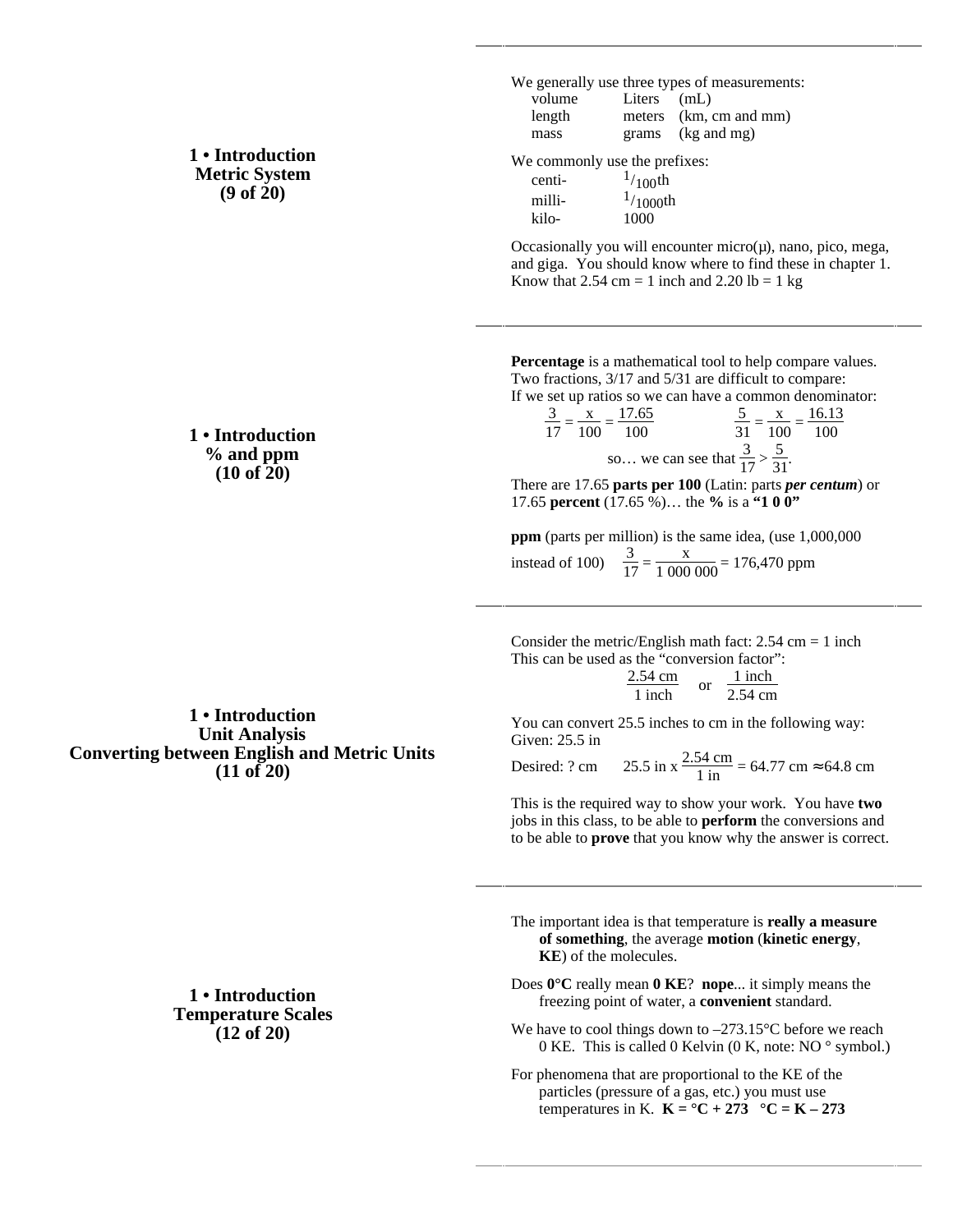**1 • Introduction Mass vs. Weight Theory, Measuring, Conversions (13 of 20)**

**mass** is the **amount** of something... weight is how much gravity is pulling on the mass. (Weight will be proportional to the mass at a given spot.)

Mass is what we REALLY want to use... measured in grams. You use a balance to measure mass... you compare your object with objects of known mass.

Weight is measured with a **scale** (like your bathroom scale or the scale at the grocery store). If there is no gravity, it doesn't work. Note: electronic balances are really scales!

You convert mass / weight using:  $\frac{1 \text{ kg}}{2.205 \text{ lbs}}$  or  $\frac{2.205 \text{ lbs}}{1 \text{ kg}}$ 1 kg

You can **calculate** the **KE** of an object:  $KE = \frac{1}{2}mv^2$ 

 $m =$  mass,  $v =$  velocity [Note units:  $1 J = 1 kg·m<sup>2</sup>·s<sup>-2</sup>$ ] **Temperature** is a measure of the **average** kinetic energy.

**PE** = the **potential to do work** which is due to an object's **position in a field**. For example, if I hold a book 0.5 m above a student's head it can do some damage... 1.0 m above her/his head, more work can be done.

#### **Important ideas:**

Objects tend to change from high PE to low PE (**downhill**). High PE is **less stable** than low PE.

**Extensive** properties depend on the **amount** of substance. We **measure** these properties frequently... (mass & volume... mostly).

**Intensive** properties are **independent** of the size of the sample. These are useful for **identifying** substances... (melting point, boiling point, density, etc.)

It is interesting that an intensive property, density  $=$   $\frac{\text{mass}}{\text{volume}}$ 

is the ratio of two extensive properties... the size of the sample sort of "cancels out." Be able to do density problems (3 variables) and know the usefulness of specific gravity.

#### **Heat** is the **total** KE while **temperature** is the **average** KE.

A way to measure heat is to measure the temperature change of a substance... often water. It takes 1 calorie of heat energy (or 4.184 J) to heat 1 gram of H<sub>2</sub>O by 1 °C.

The specific heat of water =  $1 \frac{cal}{g \cdot {}^{\circ}C} = 4.184 \frac{J}{g \cdot {}^{\circ}C}$ 

### **heat = specific heat x mass**  $H_2O$  **x T**

You can heat other substances as well, you just need to know their specific heats. Notice that this is simply heating or cooling a substance, not changing its phase.

**1 • Introduction Potential Energy (PE) and Kinetic Energy (KE) (14 of 20)**

**1 • Introduction Mass, Volume, and Density Intensive vs. Extensive Properties (15 of 20)**

> **1 • Introduction Calorimetry (16 of 20)**